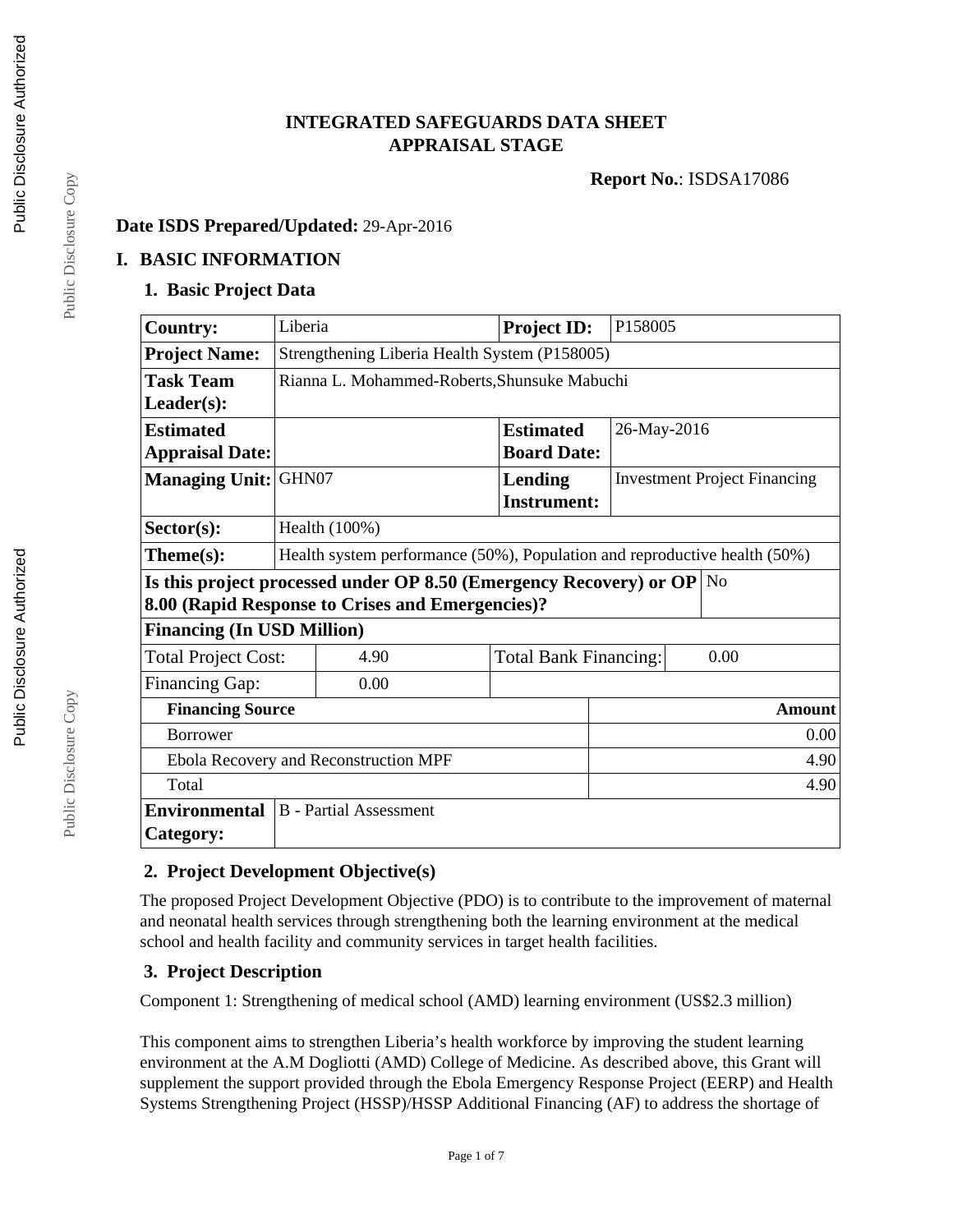high quality faculty. This Grant, through Component 1, will focus on another bottleneck: the poor learning environment and living conditions, which contribute to low enrollment and high attrition of medical students. Current challenges include: unstable electricity and internet; the lack of a skills lab to learn through hands-on practice; and, overcrowded dormitories. With regards to the latter, for example, 18 students are currently housed in each 3-bedroom apartment, with 6 students sharing a bedroom, and all 18 students sharing one bathroom with no running water. There are no desks or tables for studying. Based on the assessment of the infrastructure needs and discussions with the MOH and AMD, the main activities supported by this component will include the following:

(i) Renovate the existing dormitory, and construct a new dormitory and dining hall at the AMD College of Medicine to accommodate the current and estimated additional number of medical students to meet students' basic living needs.

(ii) Improve the basic infrastructure environment, to provide running water and 24-hour electricity, and internet.

(iii) Establish and equip the AMD College of Medicine with two additional classrooms, a new lecture hall, and a skills lab.

(iv) Provide other operational support (e.g., supplies, logistics) for students, faculty, and management team; this includes, but is not limited to, updating the faculty office block and faculty accommodations.

Component 2: Support to improve reproductive, maternal, and neonatal health services delivery (US \$2.3 million)

This component aims to strengthen the capacity of the national health system in their efforts to reduce maternal and newborn mortality

Activities will be underpinned by knowledge gleaned from high impact evidence-based interventions that are known to have significantly contributed to the reduction of maternal mortality in similar contexts, whilst building on existing systems and structures at all levels of the healthcare delivery.

Specifically, activities proposed under this component will: (a) increase access to and utilization of comprehensive maternal health services including Emergency Obstetric and Neonatal Care (EmONC) and family planning; (b) improve the technical skills and capacity of health care providers to provide quality services; (c) improve Maternal and Neonatal Death Surveillance and Response (MDSR); and (d) improve the capacity of community health structures to deliver and monitor maternal health service provision in target facilities and catchment communities. Activities implemented at health facilities will be based on a detailed needs assessment. Component activities will be divided across four sub-components (which are outlined below), and will focus on 8 target facilities in 6 counties, selected by the MOH based on the following criteria: (i) high case load; (ii) high maternal deaths; and (iii) hardest hit by the Ebola Virus Disease (EVD).

Sub-Component 2.1: Support target health facilities to provide comprehensive maternal health care including EmONC services through the following key activities: (a) supervision and monitoring of maternal and newborn health services; and (b) procurement and distribution of essential equipment, lifesaving drugs, contraceptives, and medical supplies, along with solar equipment to provide 24 hour electricity for the provision of quality maternal health services in selected referral centers. Also, in an effort to improve the referral chain, transportation and communication equipment will be provided to target facilities. Finally, robust and innovative mobile technology approaches will be used to improve the supply of essential drugs and contraceptives.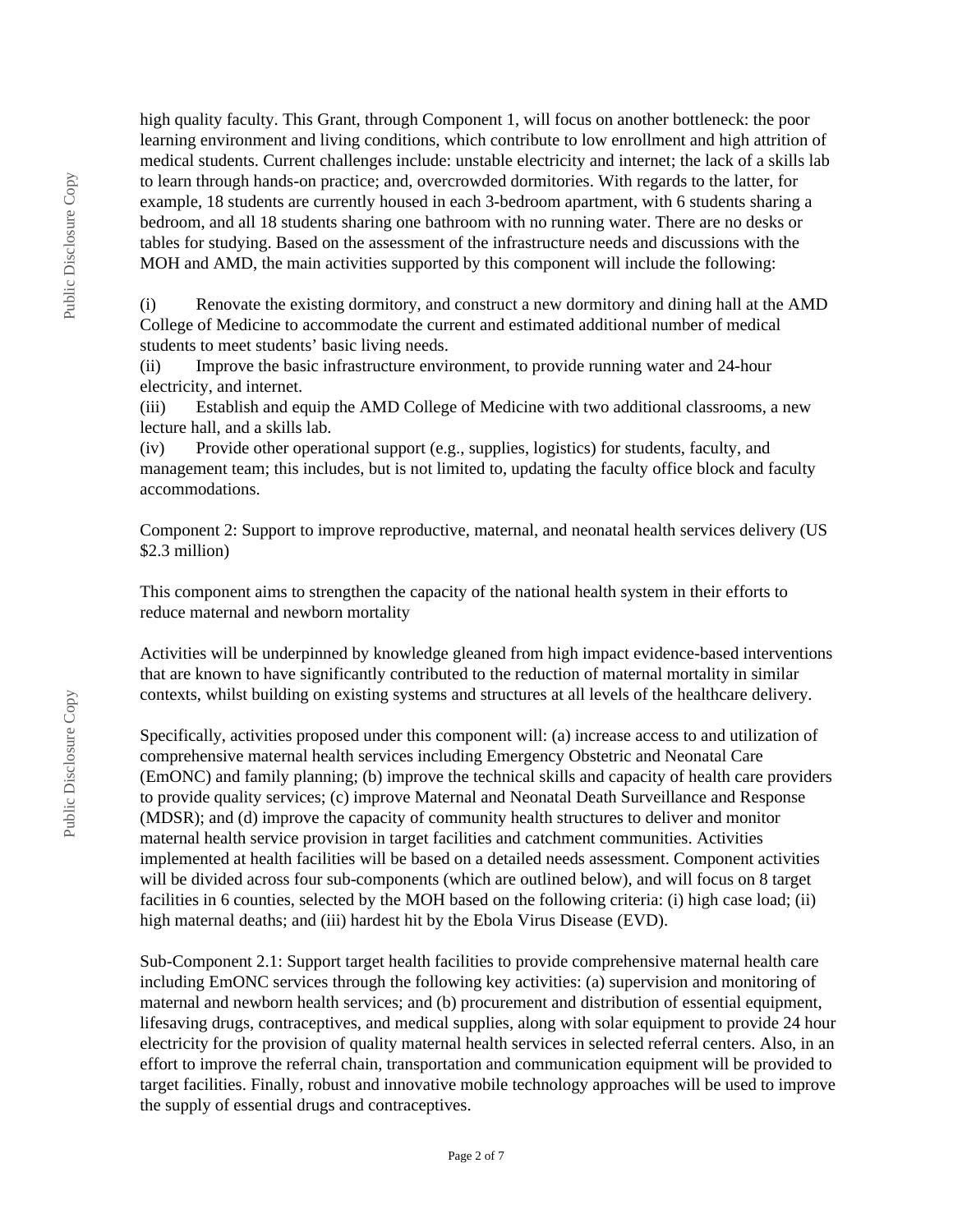Sub-Component 2.2: Ensure the availability of skilled providers in all 8 targeted health facilities 24 hours a day, seven days a week through training and deployment of midwives to these health facilities. This will involve identifying human resource gaps in health facilities, and potential recruitment and deployment of midwives in close coordination with the HWP task force; and refresher trainings for ~75 skilled providers in Reproductive Maternal Newborn Child and Adolescent Health (RMNCAH) topics (e.g. EmONC/Life Saving Skills, Helping Baby Breathe / Helping Mothers Survive, Family Panning, Infection Prevention and Control) and for instructional staff on use of laboratory materials in an effort to improve the clinical skills of pre-service cadres.

Sub-Component 2.3: Strengthen MDSR and expand it to district and community levels for the eight targeted health facilities and their catchment communities to provide reliable data on maternal deaths. This process will involve: (a) technical and financial support to MDSR in line with international standards and link this with the CRVS system; (b) create awareness and sensitization on MDSR to target communities; and (c) develop an innovative approach using mobile technology to ensure timely identification and notification of maternal deaths at community and district levels. The latter will be piloted in 2 out of the targeted 8 facilities.

Sub-Component 2.4: Strengthen health structures in 8 catchment communities to deliver and monitor maternal health services and MDSR. This process will involve the following key activities: (a) training and equipping contact tracers (who will transition into CHWs) to provide community based outreach maternal health services as well as the distribution of Family Planning commodities; (b) capacity building to Community Health Development Committees (CHDCs) in targeted catchment communities to monitor reproductive health services at community and health facility levels; and (c) awareness-building and sensitization on maternal health services through multimedia and other traditional community communication channels.

Component 3: Grant management and monitoring and evaluation (M&E) (US\$0.3 million)

This component covers the operational costs associated with effectively managing, monitoring and evaluating grant activities. Specifically, support will be provided to the on-going- World Bank supported- Project Implementation Unit (PIU), which will be responsible for all day-to-day activities associated with the grant, as well as procurement, fiduciary management, auditing and grant monitoring activities (including any surveys). The PIU will also be responsible for ensuring necessary monitoring and evaluation (M&E) activities at grant baseline, mid-line and end-line.

Specific activities that will be supported under this component include the following: (a) Development of a monitoring framework and work plan and ensure that activity implementation is timely and responsive at various levels; (b) recruitment and deployment of project staff to monitor project implementation and reporting; (c) procurement of logistics to conduct effective monitoring of project implementation; (d) development and dissemination of periodic reports on project implementation; and (e) project evaluation and report dissemination.

# **4. Project location and salient physical characteristics relevant to the safeguard analysis (if known)**

The project location is as follows: Component 1 will be conducted in Monrovia where the A.M Dogliotti (AMD) College of Medicine is located; and Component 2 will be implemented across eight target facilities in the six counties of Montserrado, Lofa, Cape Mount, Margibi, Gbarpolu, and River Gee.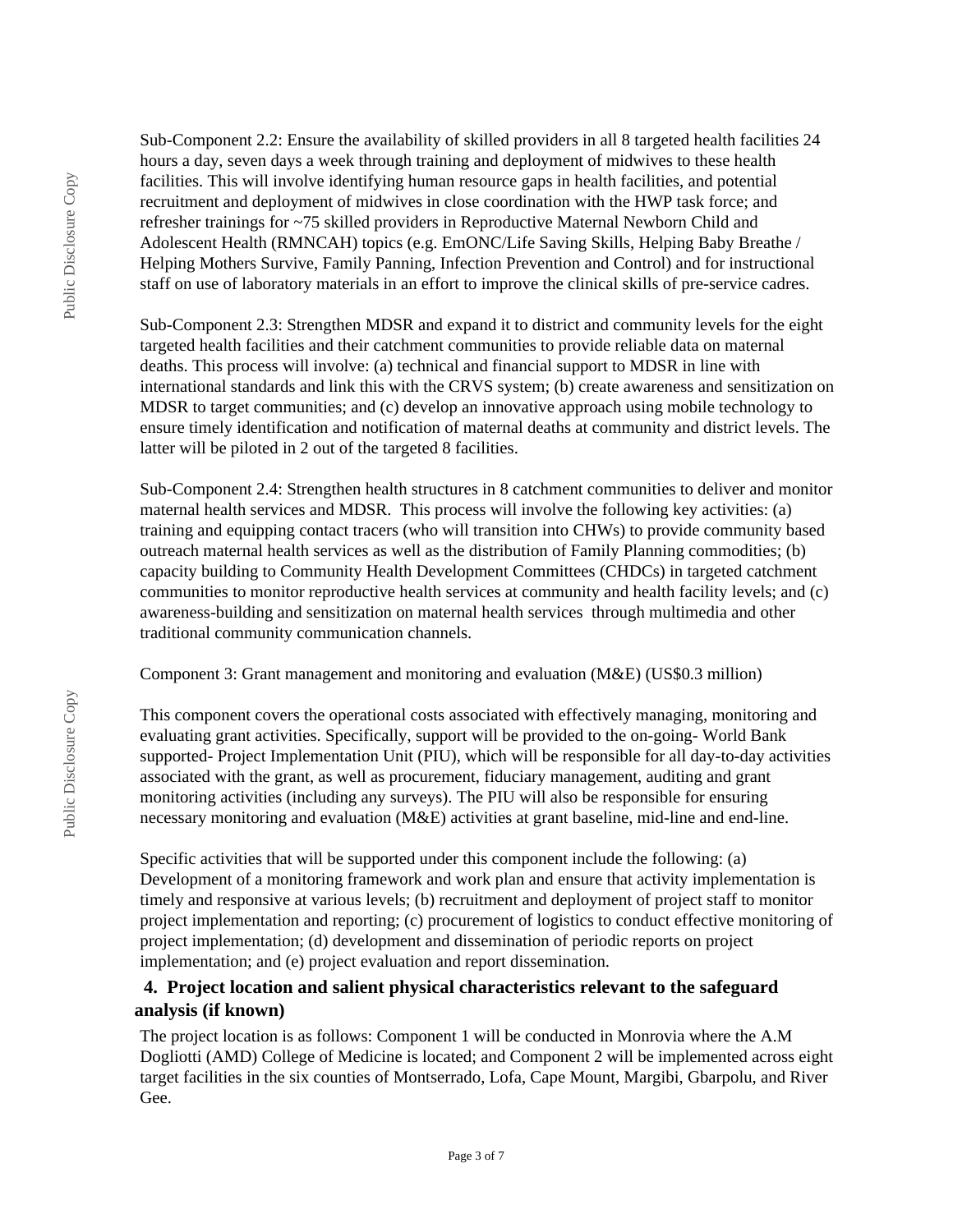Salient physical characteristics relevant to the safeguard analysis include construction and rehabilitation works such as expansion of classrooms, lecture hall, dormitory and dining hall, and construction or renovation of faculty accommodations and offices under Component 1.

# **5. Environmental and Social Safeguards Specialists**

Demba Balde (GSU01) Ruma Tavorath (GEN07) Sekou Abou Kamara (GEN01)

| <b>6. Safeguard Policies</b>                         | <b>Triggered?</b> | <b>Explanation (Optional)</b>                                                                                                                                                                                                                                                                                                                                                                                                                                                                                                                                                                                |
|------------------------------------------------------|-------------------|--------------------------------------------------------------------------------------------------------------------------------------------------------------------------------------------------------------------------------------------------------------------------------------------------------------------------------------------------------------------------------------------------------------------------------------------------------------------------------------------------------------------------------------------------------------------------------------------------------------|
| Environmental<br>Assessment OP/BP 4.01               | Yes               | This project will include construction and rehabilitation<br>works such as expansion of classrooms, lecture hall,<br>dormitory and dining hall, and construction or renovation<br>of faculty accommodations and offices that are likely to<br>have potential negative impacts on the environment as<br>well as health as safety related risks to workers. An ESMF<br>has been prepared to guide preparation of ESMPs as<br>needed.<br>Furthermore the project will lead to generation of medical<br>waste, and the national Medical Waste Management Plan<br>(updated with WHO Ebola guidelines) will apply. |
| Natural Habitats OP/BP<br>4.04                       | N <sub>o</sub>    | The project will not have impacts on natural habitat as<br>none of the project activities will be in areas with high<br>biodiversity value, or close to any protected areas.                                                                                                                                                                                                                                                                                                                                                                                                                                 |
| Forests OP/BP 4.36                                   | N <sub>o</sub>    | The project does involve forests or forestry.                                                                                                                                                                                                                                                                                                                                                                                                                                                                                                                                                                |
| Pest Management OP 4.09 No                           |                   | The project will not finance the acquisition,<br>transportation, distribution, storage or use of pesticide.                                                                                                                                                                                                                                                                                                                                                                                                                                                                                                  |
| Physical Cultural<br>Resources OP/BP 4.11            | N <sub>o</sub>    | The project is not expected to affect known physical<br>cultural resources; it will not involve large excavations or<br>movements of earth. However, the ESMF provides for<br>chance finds procedures to be included in sub projects<br>ESMPs as matter of precaution.                                                                                                                                                                                                                                                                                                                                       |
| Indigenous Peoples OP/<br><b>BP</b> 4.10             | N <sub>o</sub>    | There are no indigenous people in the project area.                                                                                                                                                                                                                                                                                                                                                                                                                                                                                                                                                          |
| <b>Involuntary Resettlement</b><br><b>OP/BP 4.12</b> | N <sub>o</sub>    | The project will not require land acquisition as well as<br>involuntary resettlement, as they will be done on existing<br>school premises free of squatters. Solar equipment will be<br>attached to the roof of existing target health facilities.                                                                                                                                                                                                                                                                                                                                                           |
| Safety of Dams OP/BP<br>4.37                         | N <sub>o</sub>    |                                                                                                                                                                                                                                                                                                                                                                                                                                                                                                                                                                                                              |
| Projects on International<br>Waterways OP/BP 7.50    | N <sub>o</sub>    | The project does not have impact on international waters.                                                                                                                                                                                                                                                                                                                                                                                                                                                                                                                                                    |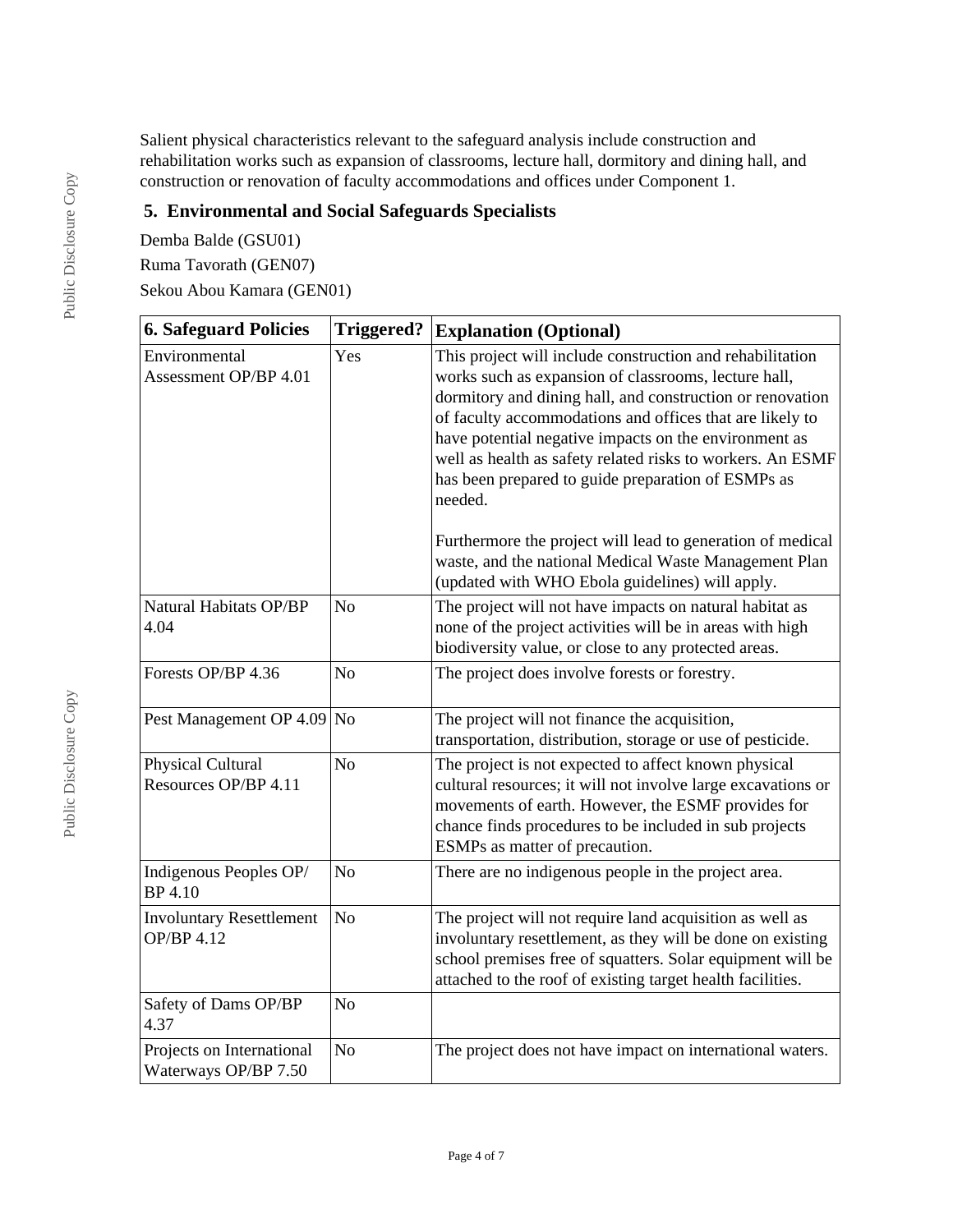| Projects in Disputed | N0 | The project activities will not be in disputed areas. |
|----------------------|----|-------------------------------------------------------|
| Areas OP/BP $7.60$   |    |                                                       |

# **II. Key Safeguard Policy Issues and Their Management**

# *A. Summary of Key Safeguard Issues*

**1. Describe any safeguard issues and impacts associated with the proposed project. Identify and describe any potential large scale, significant and/or irreversible impacts:**

Rehabilitation of facilities will be under the premise of the AMD (Component 1) or health facilities (Component 2). Component 2 will include technical support on good medical waste management. No major safeguard risks are anticipated.

### **2. Describe any potential indirect and/or long term impacts due to anticipated future activities in the project area:**

As indicated earlier, the project will lead to the generation of medical waste. Furthermore, component 1 of this project will include construction and rehabilitation works at the AMD College of Medicine which can potentially impact the environment as well as health and safety related risks to workers.

Activities at construction sites will produce construction wastes such as excavated soils and cement bags, paint drums, brick and concrete rubble, metal, broken glass, timber waste and debris. Excavated wastes could obstruct the general public, the movement of the workers and vehicles as well as affect the aesthetics of the environment. Also, solar PVs and batteries contain hazardous chemicals that can be detrimental to the environment and human health if not managed properly.

#### **3. Describe any project alternatives (if relevant) considered to help avoid or minimize adverse impacts.**

As part of its initial discussion on this project design, the Bank considered not financing the construction and civil works activities under Component 1. However, in order for the Bank's investments to have an integrated impact under Component 1, aimed at strengthening the AMD Medical School, the Bank agreed to finance these essential construction/civil works investments. In addition, after consultations with different key stakeholders, no other actor was able to finance this investment area under Component 1 thereby positioning the Bank as the financier of last resort.

**4. Describe measures taken by the borrower to address safeguard policy issues. Provide an assessment of borrower capacity to plan and implement the measures described.**

Capacity for medical waste management and safeguard management for rehabilitation is generally low. This will be supplemented by a Technical Assistance (TA) firm to be hired (at the final stage of competitive selection) through the EERP for Component 1, and support from UNFPA on waste management and their oversight on rehabilitation under Component 2.

**5. Identify the key stakeholders and describe the mechanisms for consultation and disclosure on safeguard policies, with an emphasis on potentially affected people.**

The National Medical Waste Management Plan and Environmental and Social Management Framework (ESMF) were updated after the Ebola outbreak. The revised version of the ESMF was publically disclosed on October 23 and 26, 2015 on the MOH website through the EERP, and used for health center rehabilitation works by UNFPA and UNOPS. Further, the updated ESMF for this particular project was disclosed on March 31, 2016. These documents are up to date and will apply to the activities to be financed under the project.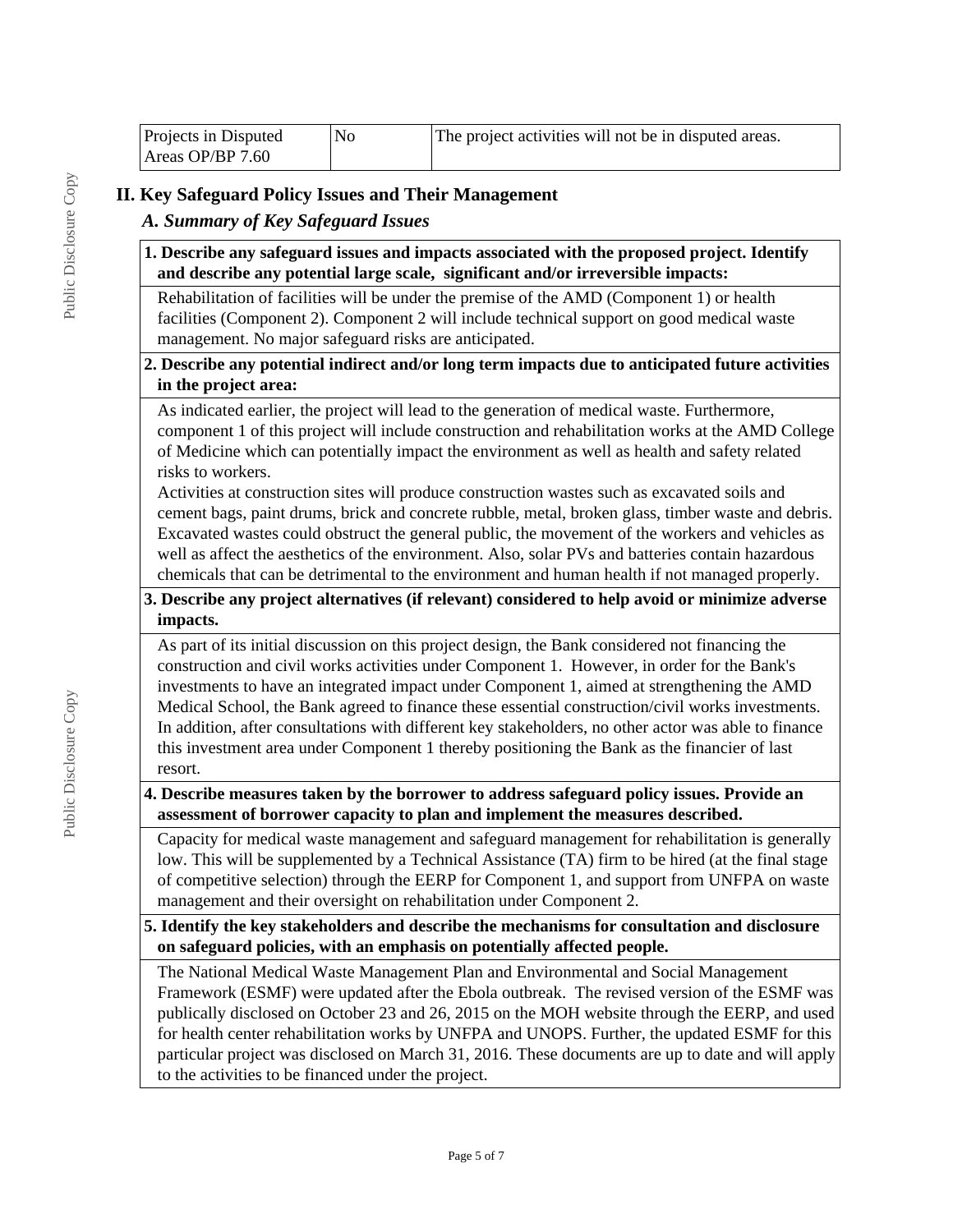## *B. Disclosure Requirements*

| <b>Environmental Assessment/Audit/Management Plan/Other</b>                                                 |               |  |  |  |
|-------------------------------------------------------------------------------------------------------------|---------------|--|--|--|
| Date of receipt by the Bank                                                                                 | 29-Feb-2016   |  |  |  |
| Date of submission to InfoShop                                                                              | $31-Mar-2016$ |  |  |  |
| For category A projects, date of distributing the Executive<br>Summary of the EA to the Executive Directors |               |  |  |  |
| "In country" Disclosure                                                                                     |               |  |  |  |
|                                                                                                             |               |  |  |  |
| Comments:                                                                                                   |               |  |  |  |

**If the project triggers the Pest Management and/or Physical Cultural Resources policies, the respective issues are to be addressed and disclosed as part of the Environmental Assessment/ Audit/or EMP.**

**If in-country disclosure of any of the above documents is not expected, please explain why:**

# *C. Compliance Monitoring Indicators at the Corporate Level*

| <b>OP/BP/GP 4.01 - Environment Assessment</b>                                                                                                                                      |                            |                                  |                 |
|------------------------------------------------------------------------------------------------------------------------------------------------------------------------------------|----------------------------|----------------------------------|-----------------|
| Does the project require a stand-alone EA (including EMP)<br>report?                                                                                                               | Yes $\lceil$<br>-1         | $\text{No} \lceil \times \rceil$ | NA <sub>1</sub> |
| The World Bank Policy on Disclosure of Information                                                                                                                                 |                            |                                  |                 |
| Have relevant safeguard policies documents been sent to the<br>World Bank's Infoshop?                                                                                              | Yes $\lceil \times \rceil$ | No $\lceil$<br>$\mathbf{1}$      | $NA$ [          |
| Have relevant documents been disclosed in-country in a public<br>place in a form and language that are understandable and<br>accessible to project-affected groups and local NGOs? | Yes $\lceil \times \rceil$ | $\overline{N}$ o                 | $NA$ [          |
| <b>All Safeguard Policies</b>                                                                                                                                                      |                            |                                  |                 |
| Have satisfactory calendar, budget and clear institutional<br>responsibilities been prepared for the implementation of<br>measures related to safeguard policies?                  | Yes $\lceil \times \rceil$ | $\overline{N}$ o [ ]             | $NA$ [          |
| Have costs related to safeguard policy measures been included<br>in the project cost?                                                                                              | Yes $\lceil \times \rceil$ | $\overline{N}$ o                 | NA [            |
| Does the Monitoring and Evaluation system of the project<br>include the monitoring of safeguard impacts and measures<br>related to safeguard policies?                             | Yes $\lceil \times \rceil$ | $\overline{N}$ o<br>-1           | $NA$ [          |
| Have satisfactory implementation arrangements been agreed<br>with the borrower and the same been adequately reflected in<br>the project legal documents?                           | Yes $\lceil \times \rceil$ | $\overline{N}$ o                 | NA [            |

#### **III. APPROVALS**

|                            | Task Team Leader(s): Name: Rianna L. Mohammed-Roberts, Shunsuke Mabuchi |                   |  |  |
|----------------------------|-------------------------------------------------------------------------|-------------------|--|--|
| $\vert$ <i>Approved By</i> |                                                                         |                   |  |  |
| Safeguards Advisor:        | Name: Maman-Sani Issa (SA)                                              | Date: 16-May-2016 |  |  |